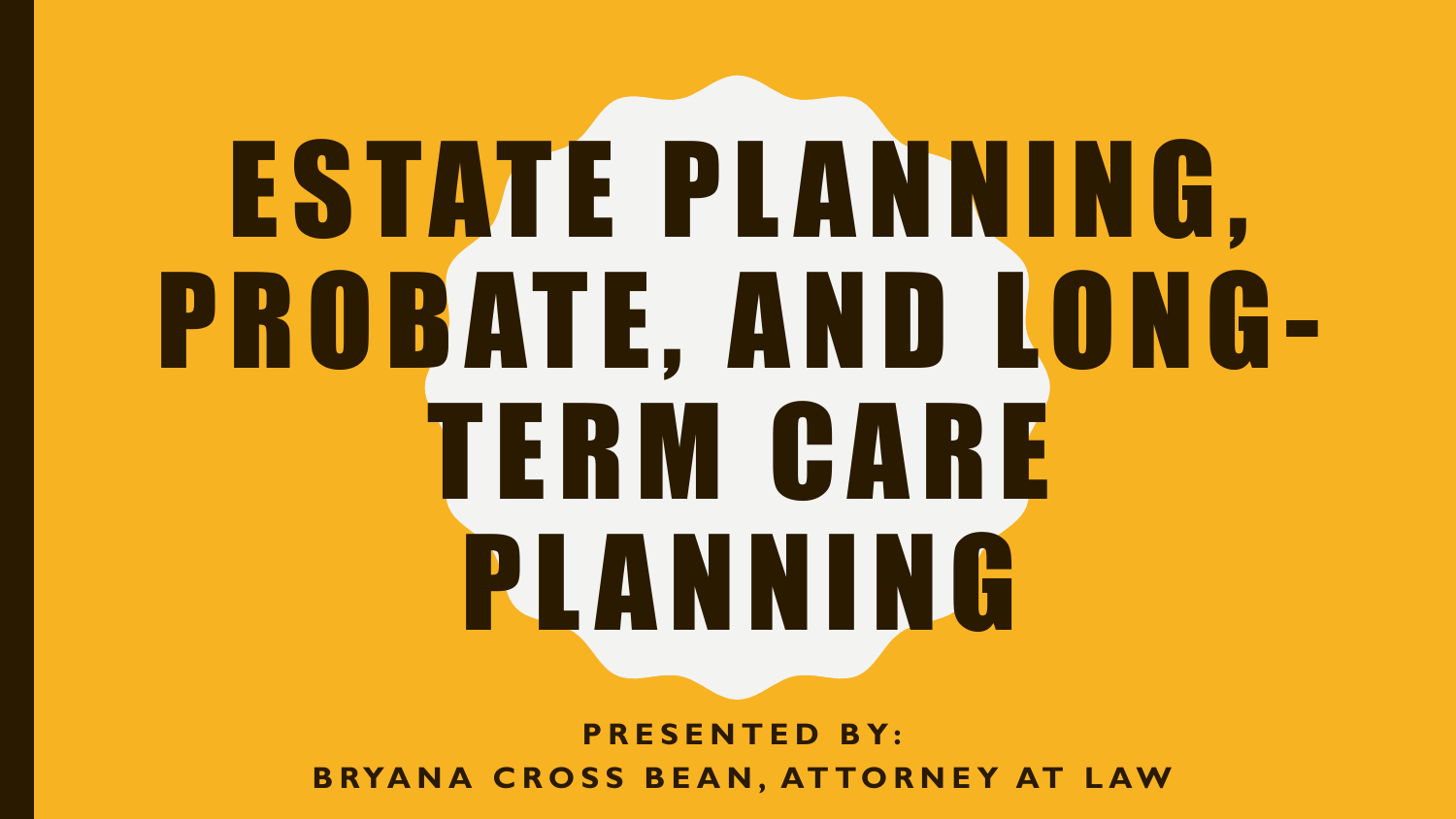#### WHAT IS ESTATE PLANNING?

• Estate Planning is the process of planning for death or incapacity through legal documents such as Wills, Durable Powers of Attorney, and Advanced Directives (Living Wills).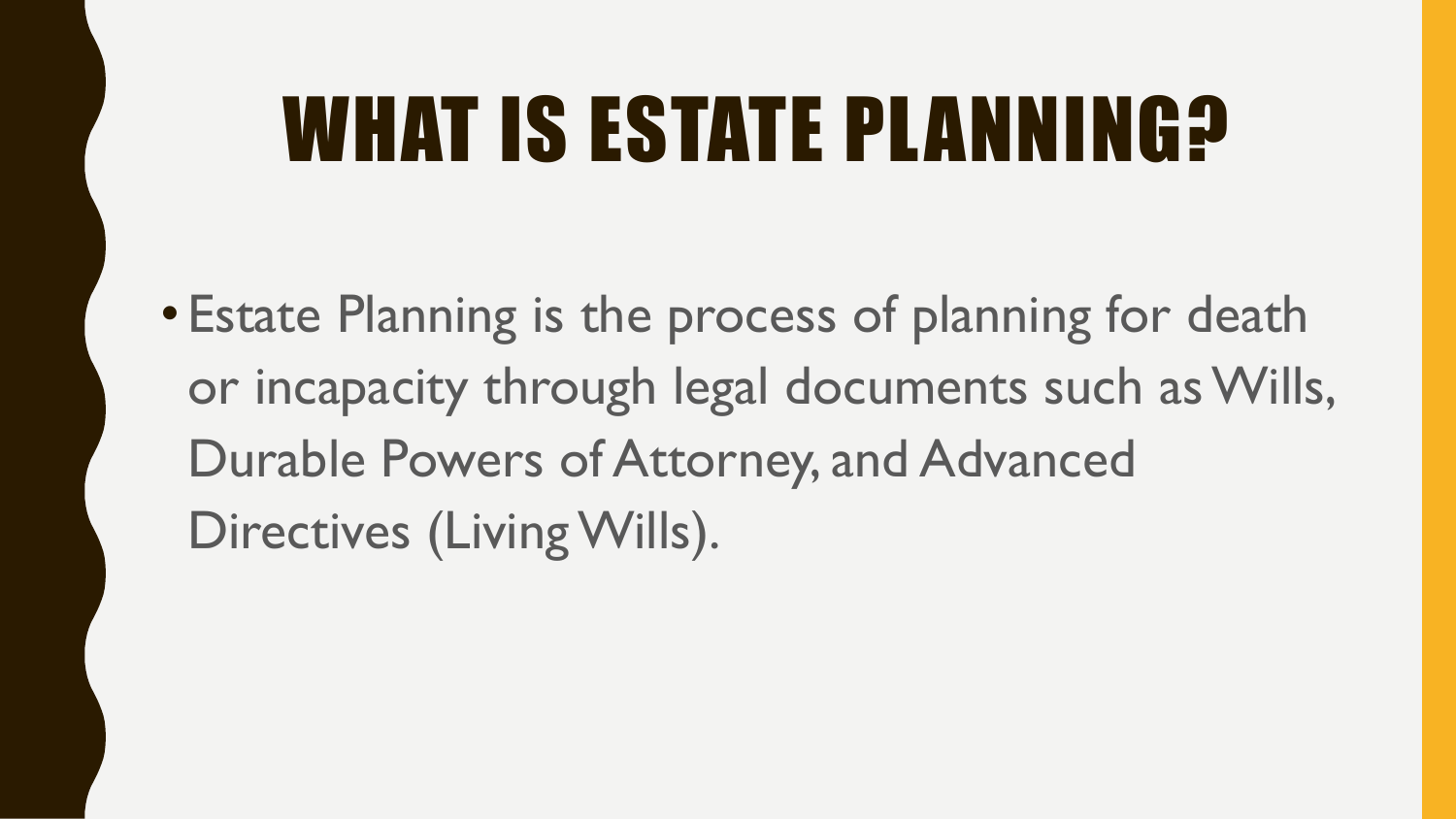#### ESSENTIAL DOCUMENTS

- Will Property transfer at death
- Durable Powers of Attorney Allows for another person (Agent) to make medical and financial decisions for you when you are unable
	- No longer valid at death
- Health Care Directive (Living Will) End of life document that allows you to instruct documents about final medical treatments (or lack thereof)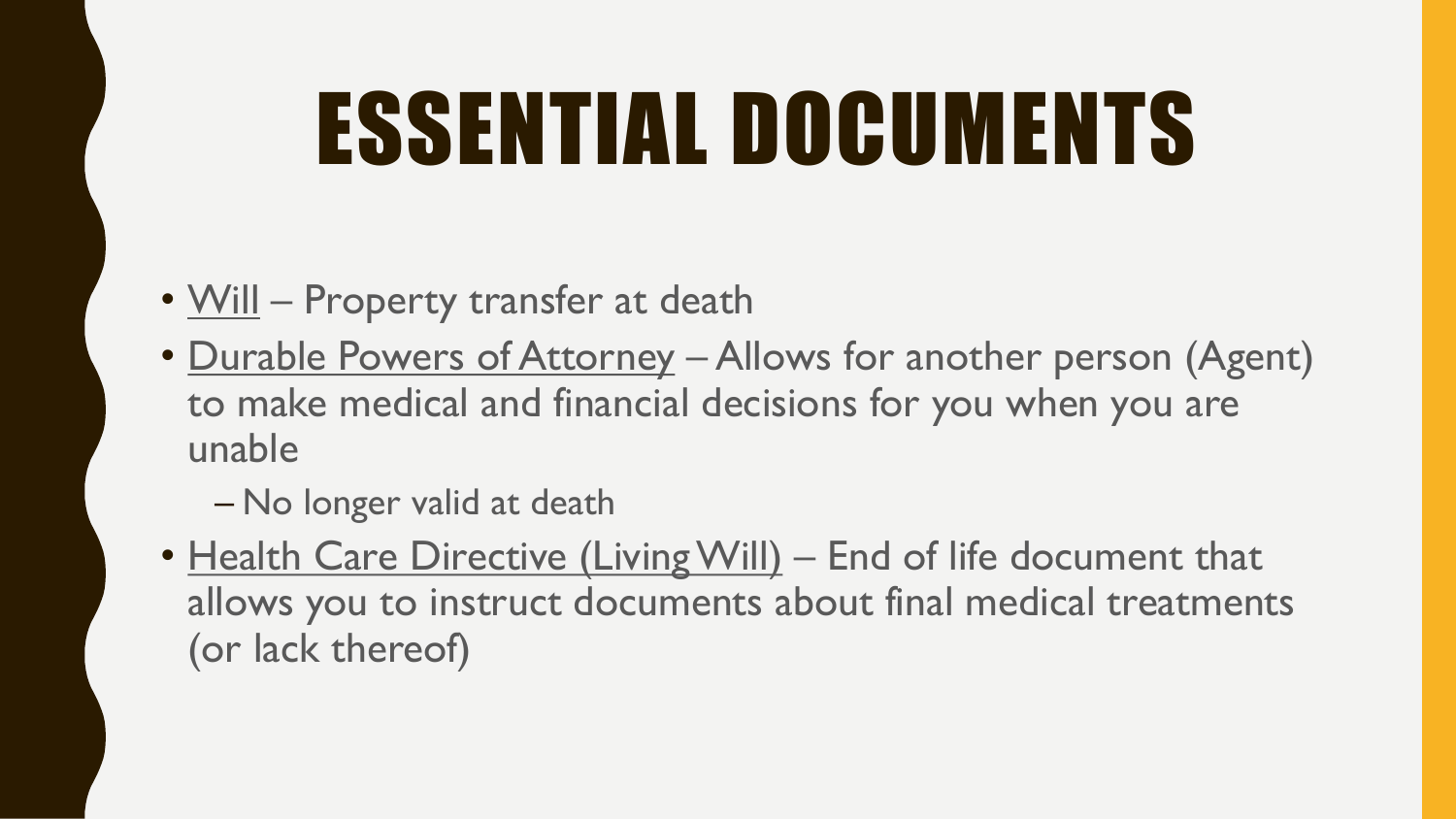#### OTHER ESTATE PLANNING TOOLS

- POLSTs (Physician Order of Life-Sustaining Treatment) bright green form that your doctor signs; applies to paramedics
- Community Property Agreements allows married couples to avoid probate after first spouse passes; can result in Medicaid ineligibility
- Disposition of Remains tells funeral home what you want done with your body when you pass away
- Guardianships last resort, if you do not have a Durable Power of Attorney; court process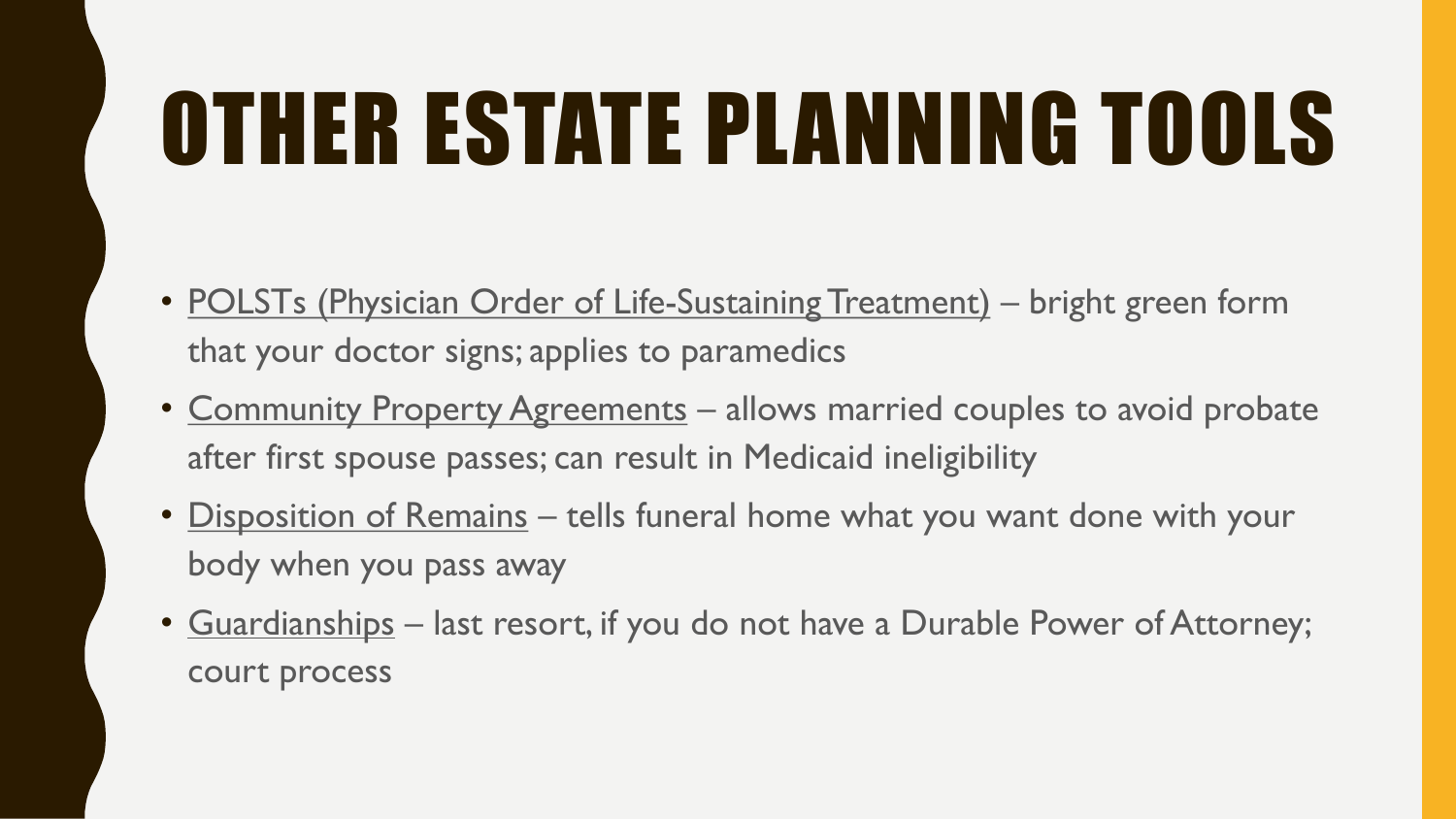### TRUSTS

- Two Main Categories:
	- –**Testamentary** Within a Will and only goes into effect at death
	- –Nontestamentary Stand-alone document that can go into effect before death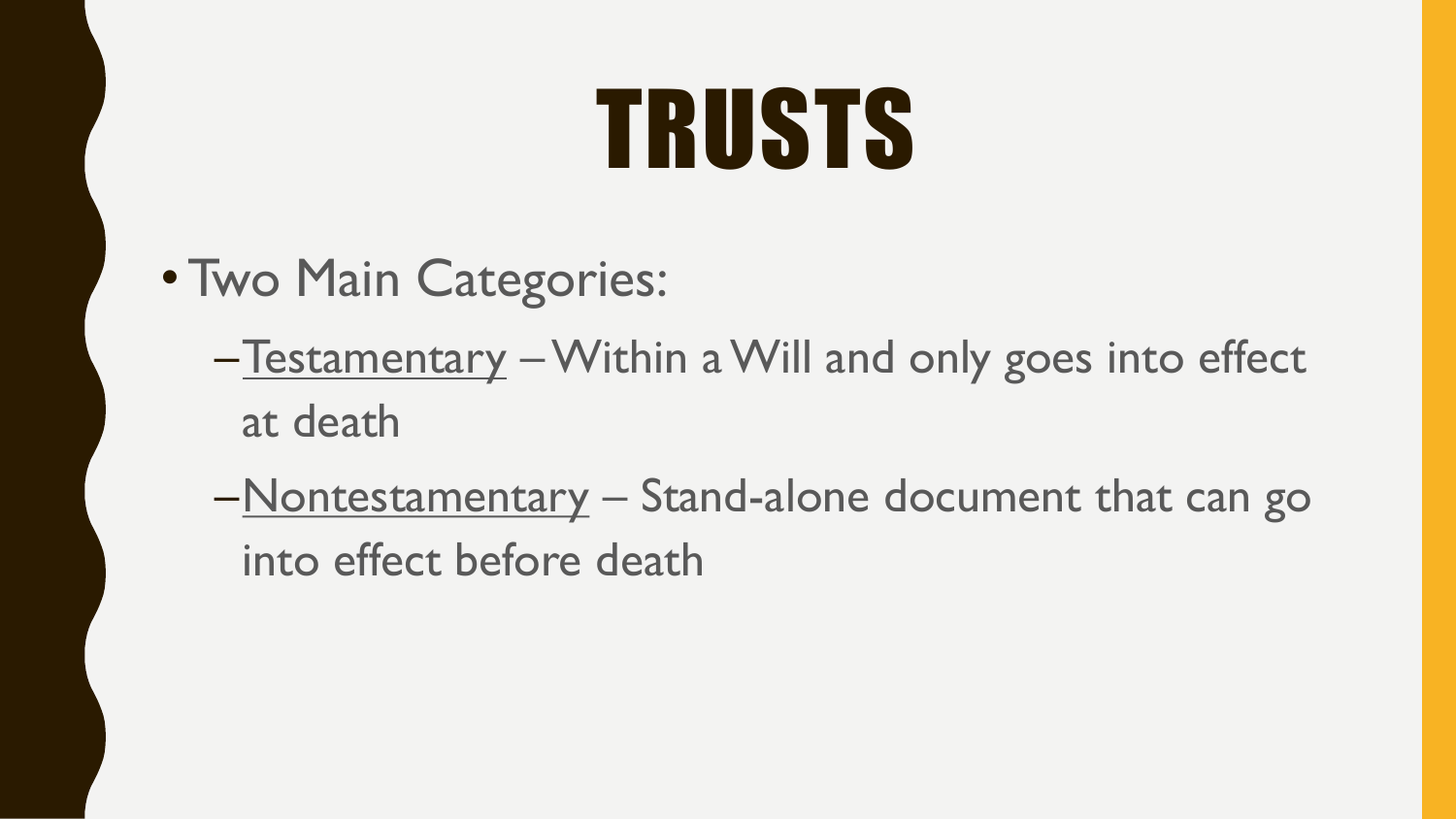#### TESTAMENTARY TRUSTS

- Special Needs Trust Can preserve public benefit eligibility of surviving spouse, especially regarding long-term care
- **Educational Trust** Helps pay for education of children/grandchildren
- Spendthrift Trust Keeps financially irresponsible child from spending inheritance all at once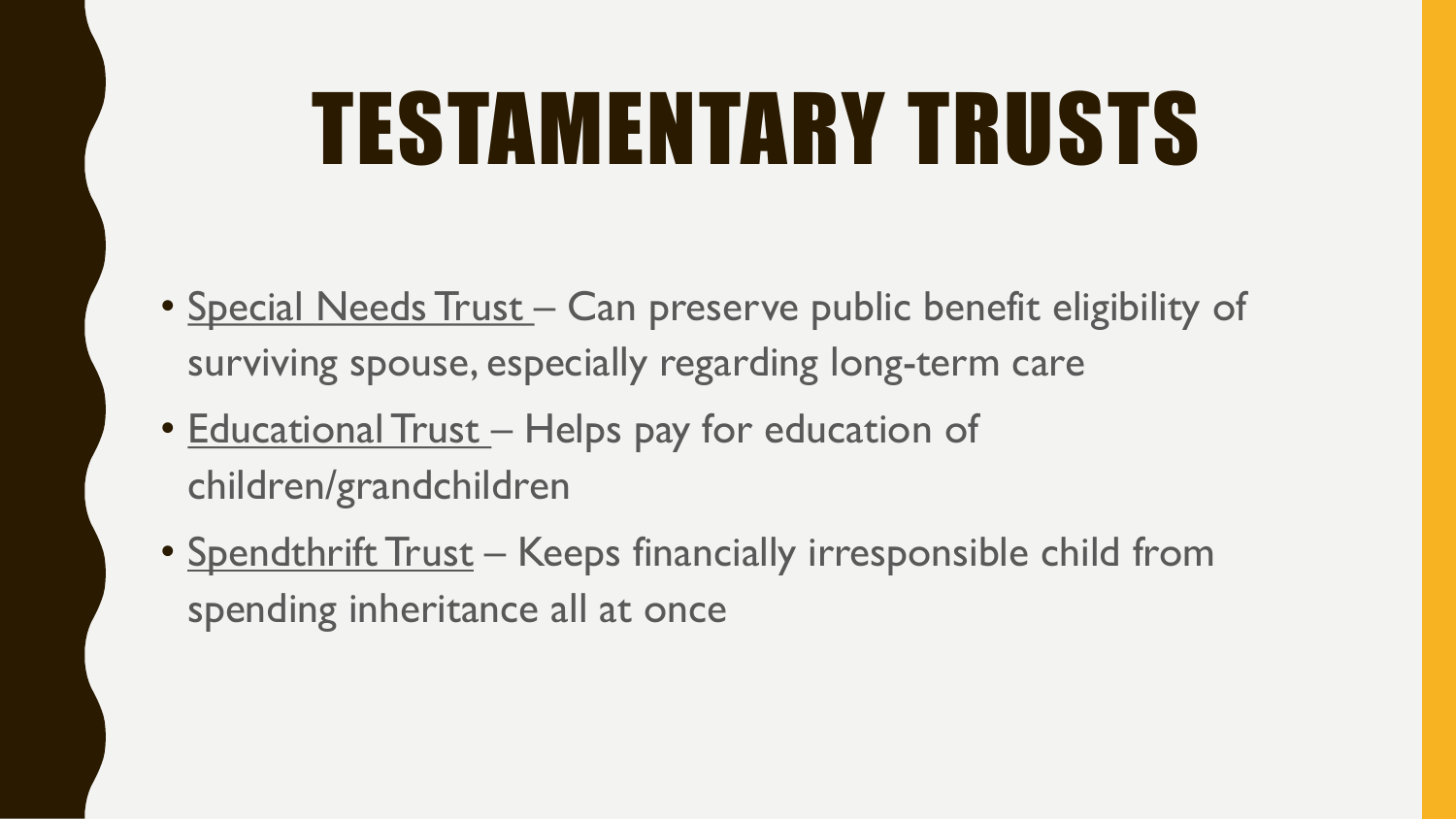#### NONTESTAMENTARY TRUSTS

- Revocable Living Trust Helps avoid probate
- Irrevocable Trust Assist with Medicaid eligibility IF done 5+ years in advance of needing Medicaid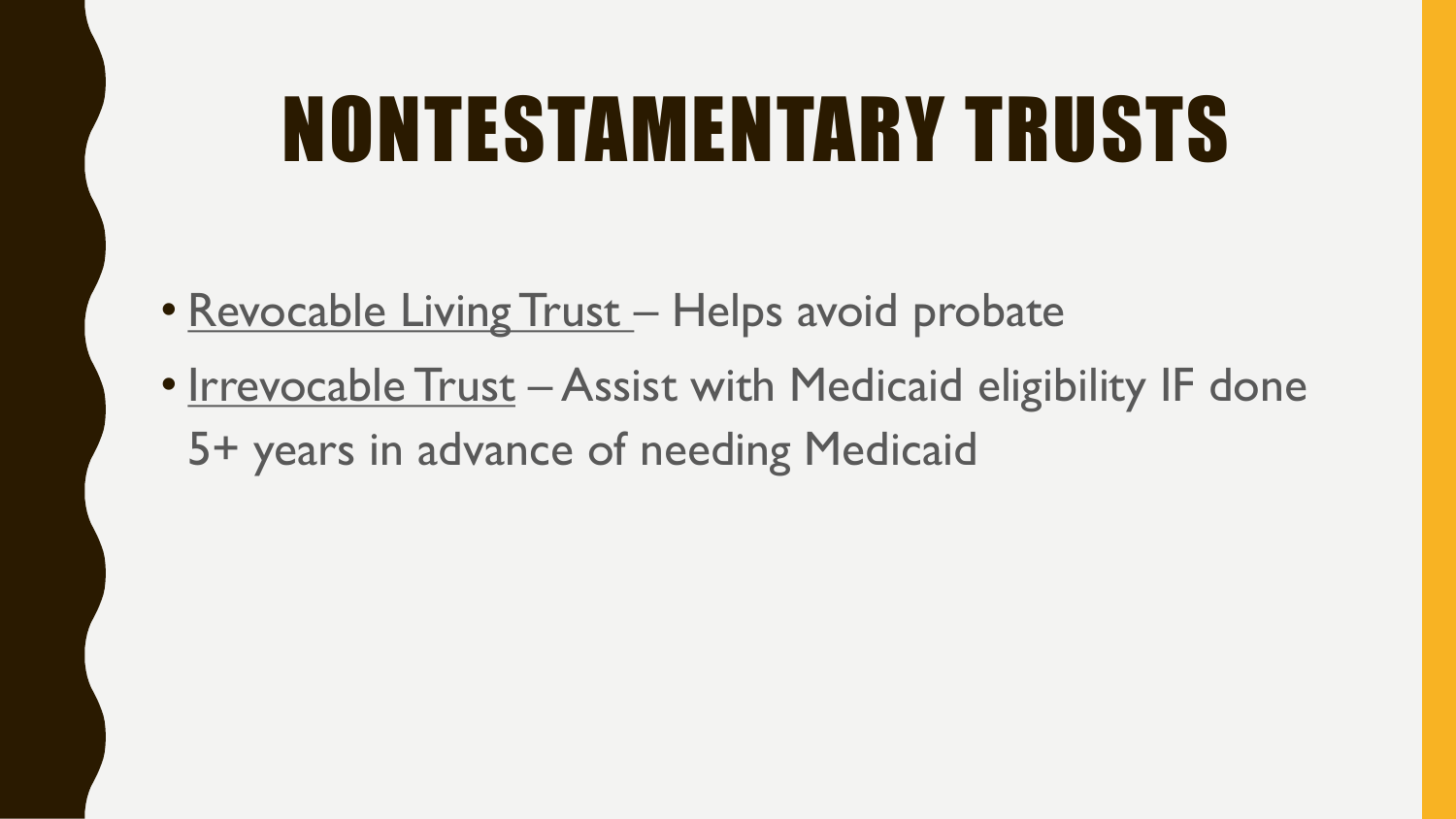### WHAT IS PROBATE?

• Probate is the legal process of distributing a person's assets and paying off debts after that person passes away.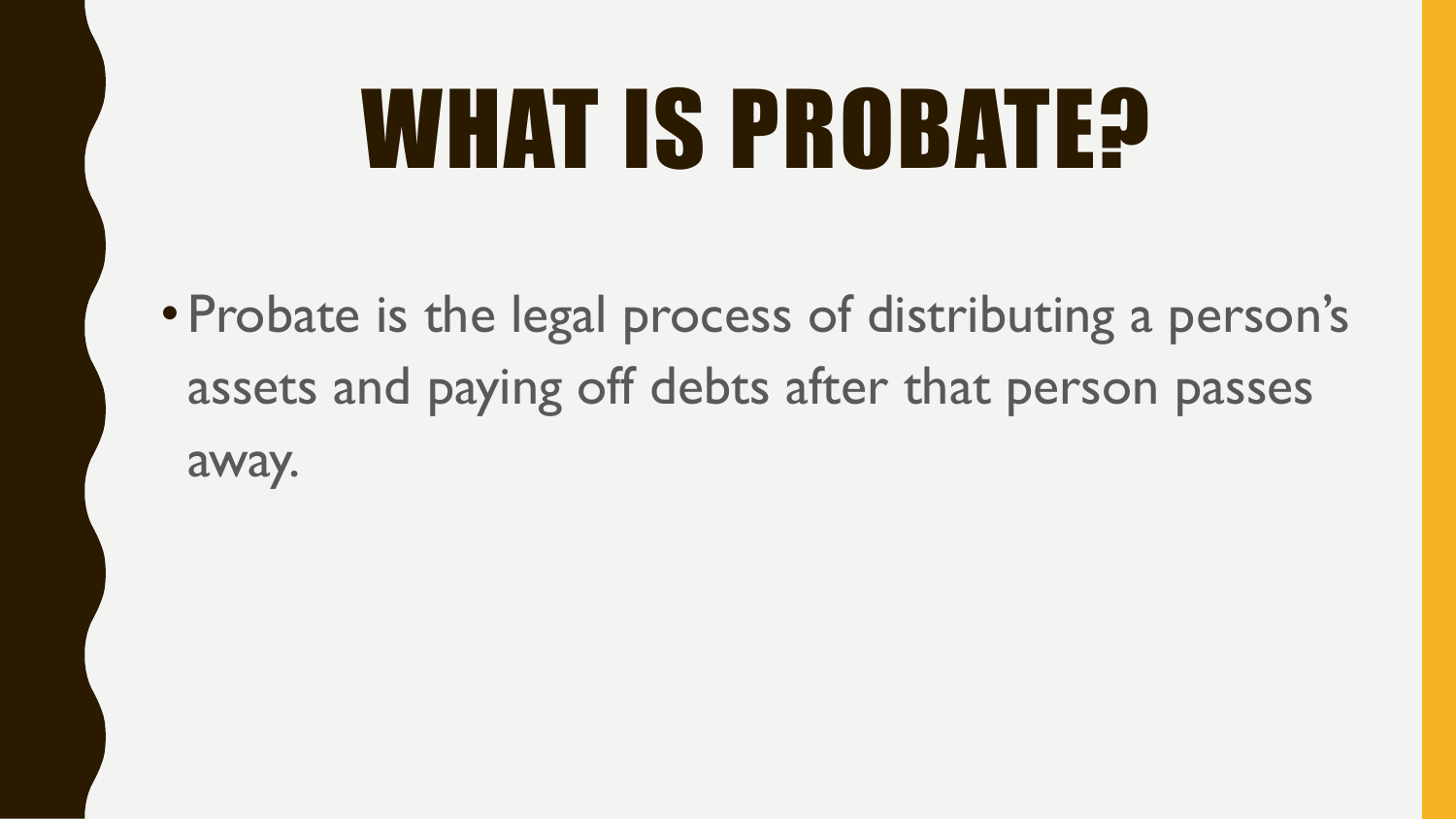#### WA PROBATE

- 4-6 month process (one of the shortest in the country)
- Very little court involvement
- Main ways to avoid probate:
	- Estate worth less than \$100,000
	- Community Property Agreement
	- –Revocable Living Trust
	- –Have only assets not subject to probate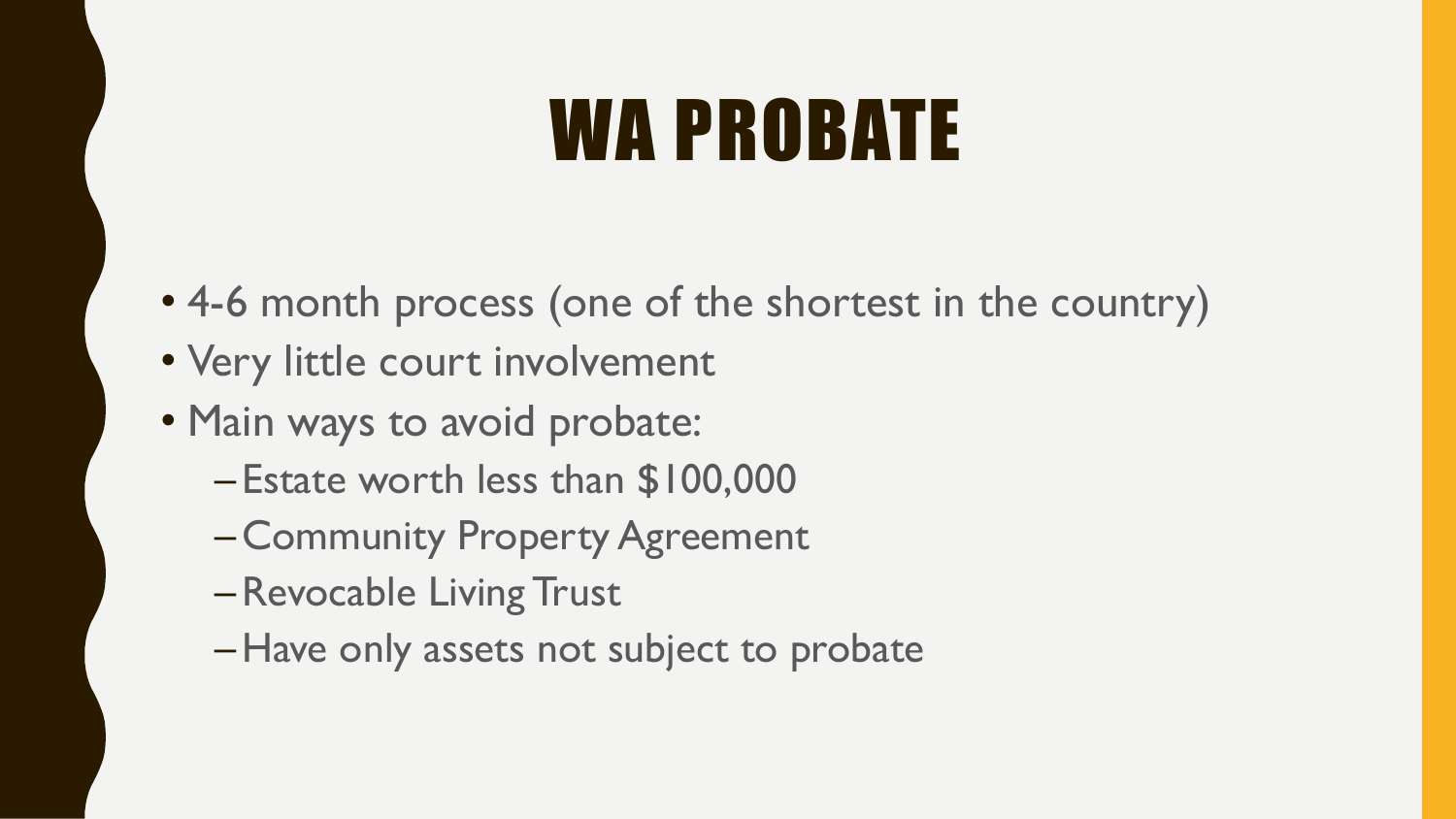## LONG-TERM CARE FACTS

- Includes:
	- Assisted Living
	- Nursing Home Care
	- Home Care
	- Home Health Care
- 70% of all adults will need LTC
- Average monthly cost: \$6,000
- Monthly cost range: \$1,500 \$14,000
- 1-4 year private pay requirement at most facilities
- Ways to pay:
	- Private pay
	- Long-term care insurance
	- Medicaid/COPES
	- VA Pension/Aid & Attendance
	- Reverse Mortgage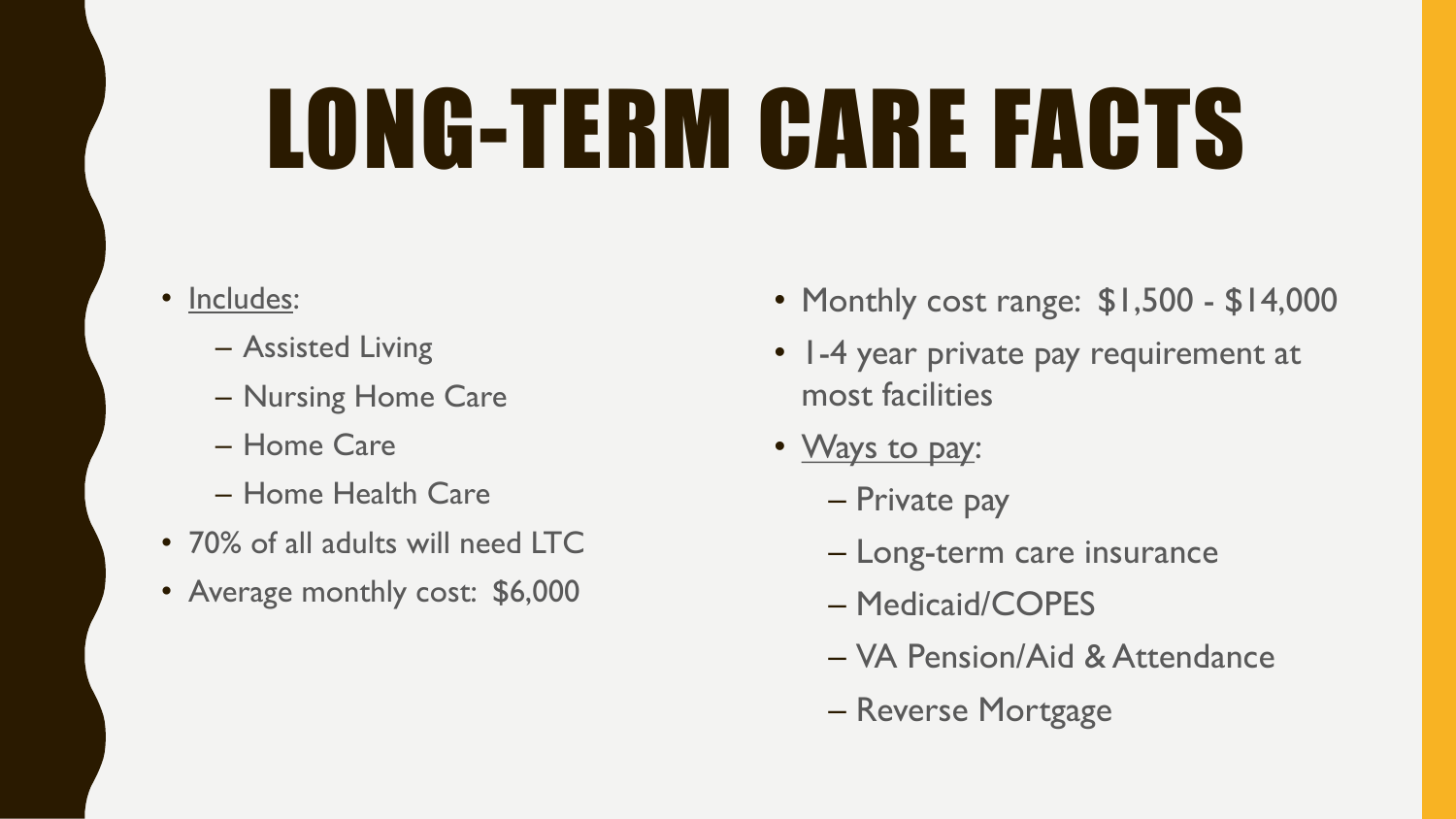## MEDICARE VS. MEDICAID

- Medicare traditional-type health insurance for adults 65 and older
	- –Covers very little nursing home care (about 30 days max)
- Medicaid 2 types:
	- $-\frac{1}{s}$  type traditional insurance for low income individuals  $2<sup>nd</sup>$  type – pays for nursing home and other long-term care, if applicant meets medical and strict financial requirements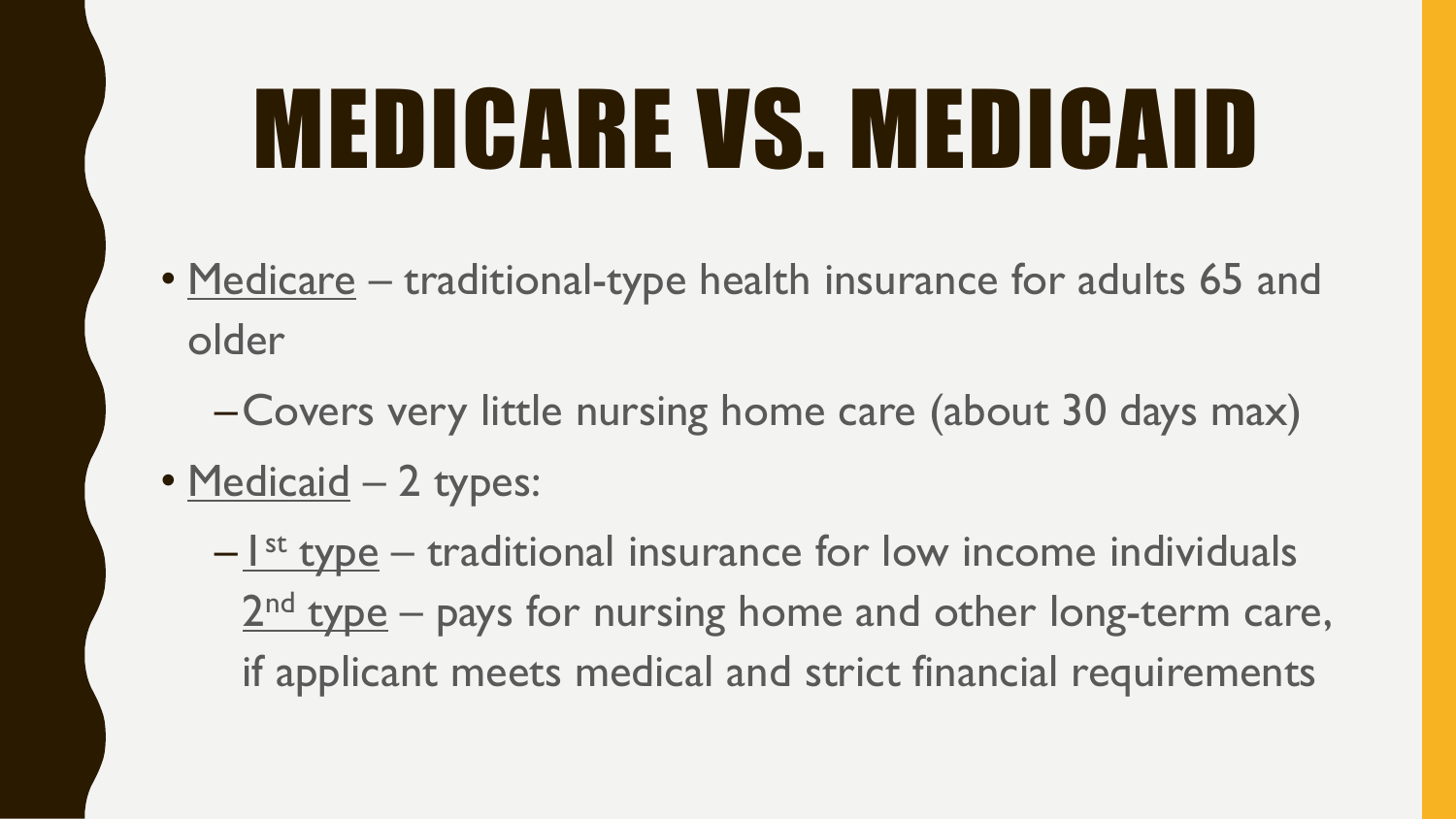## MEDICAID BASICS

- Medicaid: a government program that pay for long-term care
- 2 types:
	- Medicaid for nursing home care
	- COPES (Community Options Program Entry System) for assistance with Activities of Daily Living
- 5 year look-back period ANY GIFTING WITHIN 5 YEARS PRIOR TO APPLYING CAN RESULT IN INELIGIBILITY
- Must meet medical and financial eligibility requirements
	- 2 components of financial eligibility: Income and Resources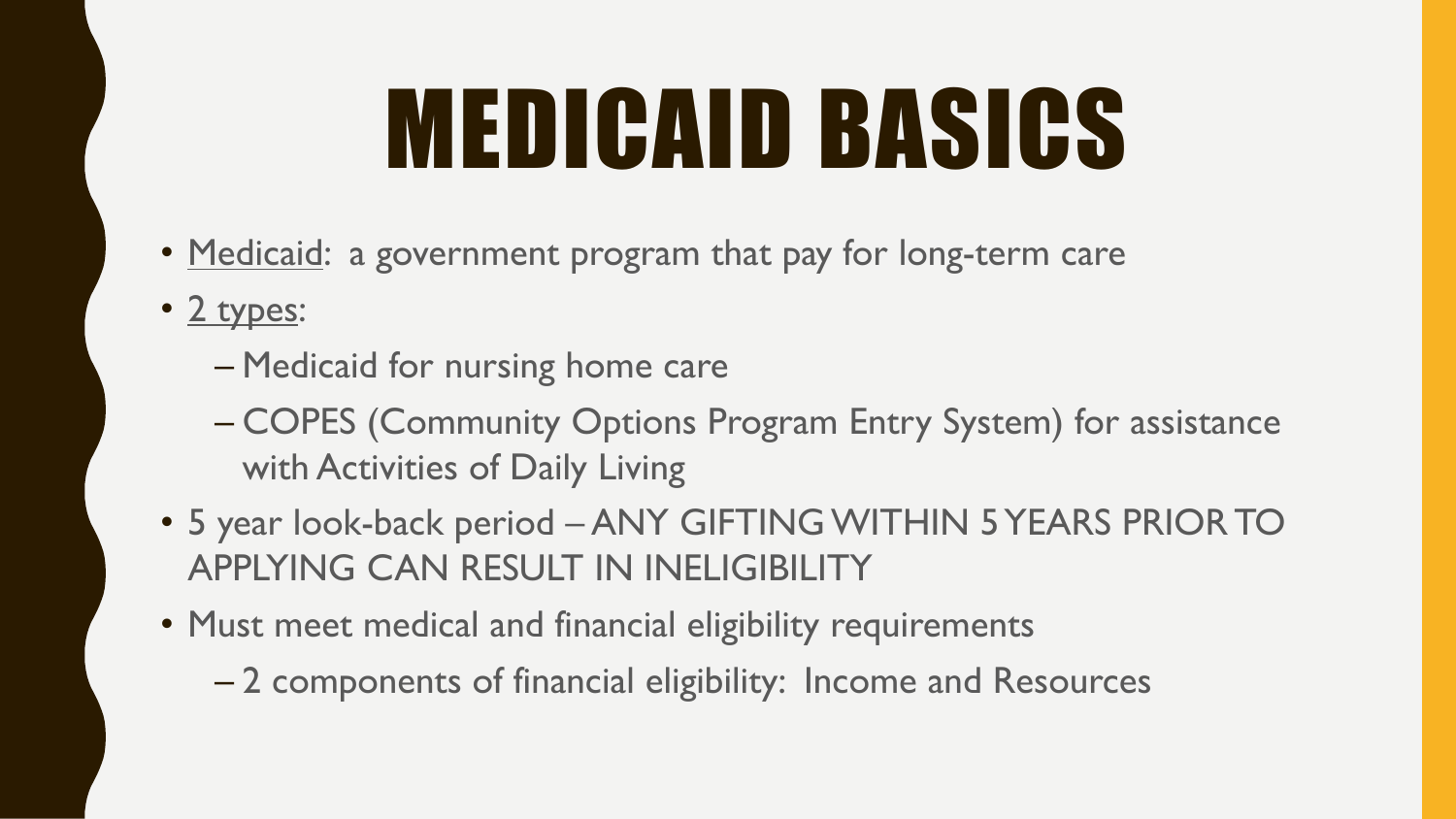#### MEDICAID BASICS

- –Medical eligibility: Need medical care that long-term care facilities provide
- Financial eligibility: Must meet both resource and income requirements
	- No greater than \$2,000 in nonexempt *resources*.
	- Single person: All income, except about \$60 must be used to pay for part of the services.
	- Married couple: Well-spouse may keep ~\$56,000 in resources and unlimited income.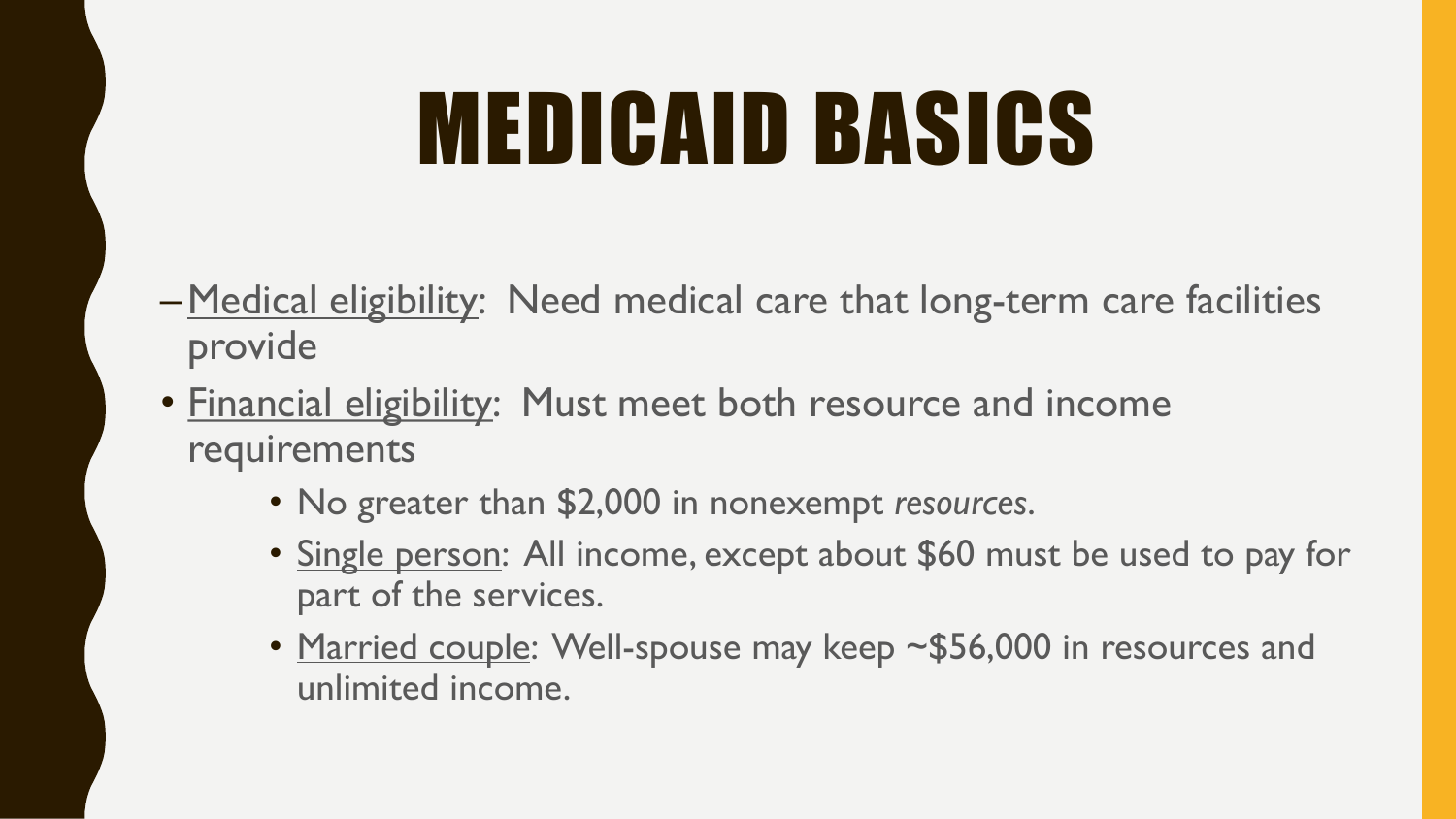## EXEMPT RESOURCES

- Resources not counted in \$2,000 resource limit:
	- Home (worth less than \$572,000)
	- Household goods & personal effects
	- Car (one car of unlimited value and used for transportation)
	- Life insurance with cash-surrender value (value if policy is canceled) of less than \$1,500
	- Most burial plots and prepaid burial plans
	- Items used for self-support, especially durable medical equipment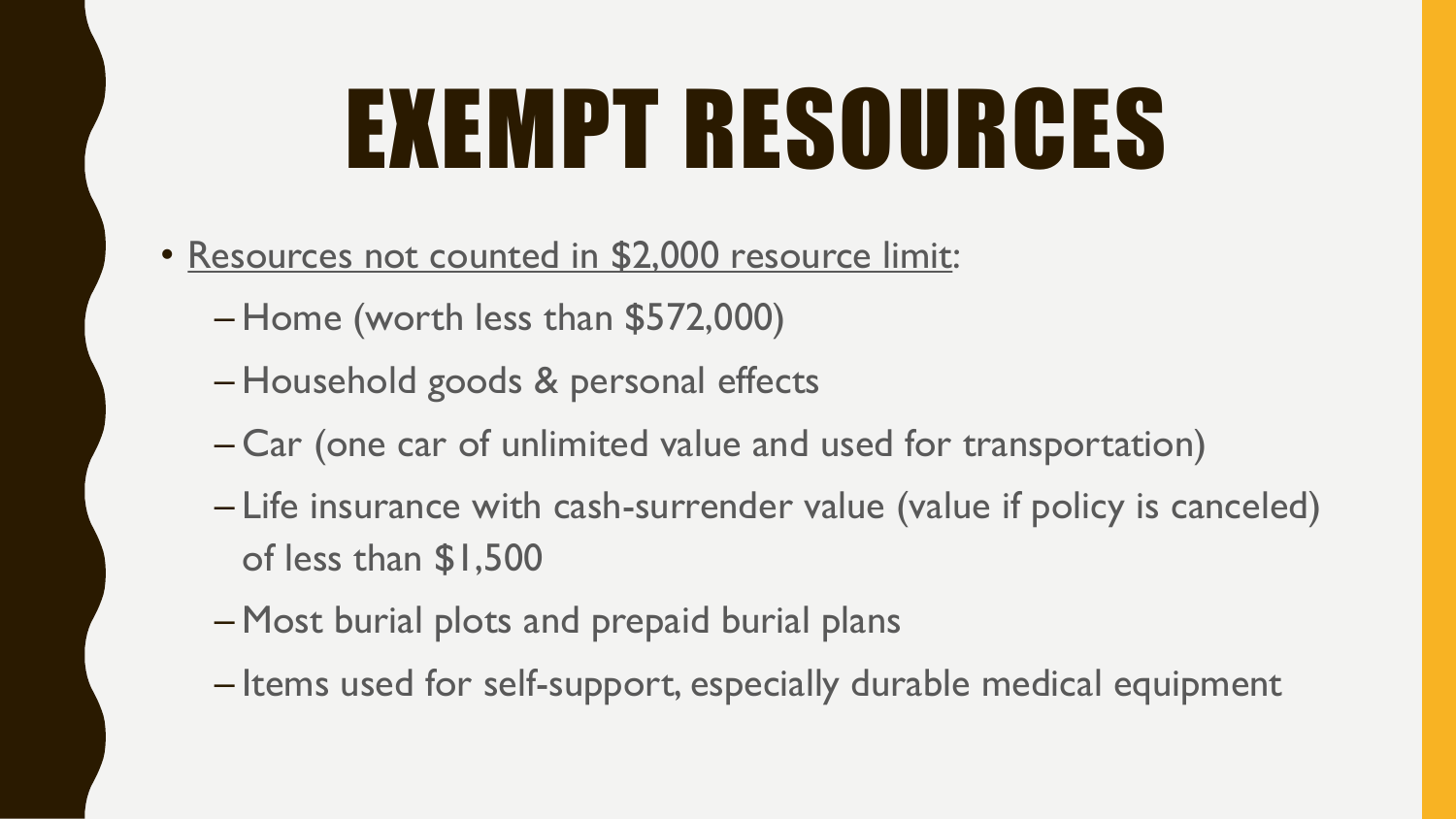#### VA BENEFITS

- Stipend to assist veterans and their spouses in paying for long-term care
	- Married vets: ~\$2,100 per month
	- Single vets: ~\$1,850 per month
	- Surviving spouse: ~\$1,200 per month
- Eligibility:
	- Need assistance with at least 2 ADLs
	- Served at least 1 day during a wartime period
	- Not have been dishonorably discharged
	- Surviving spouse: no remarriage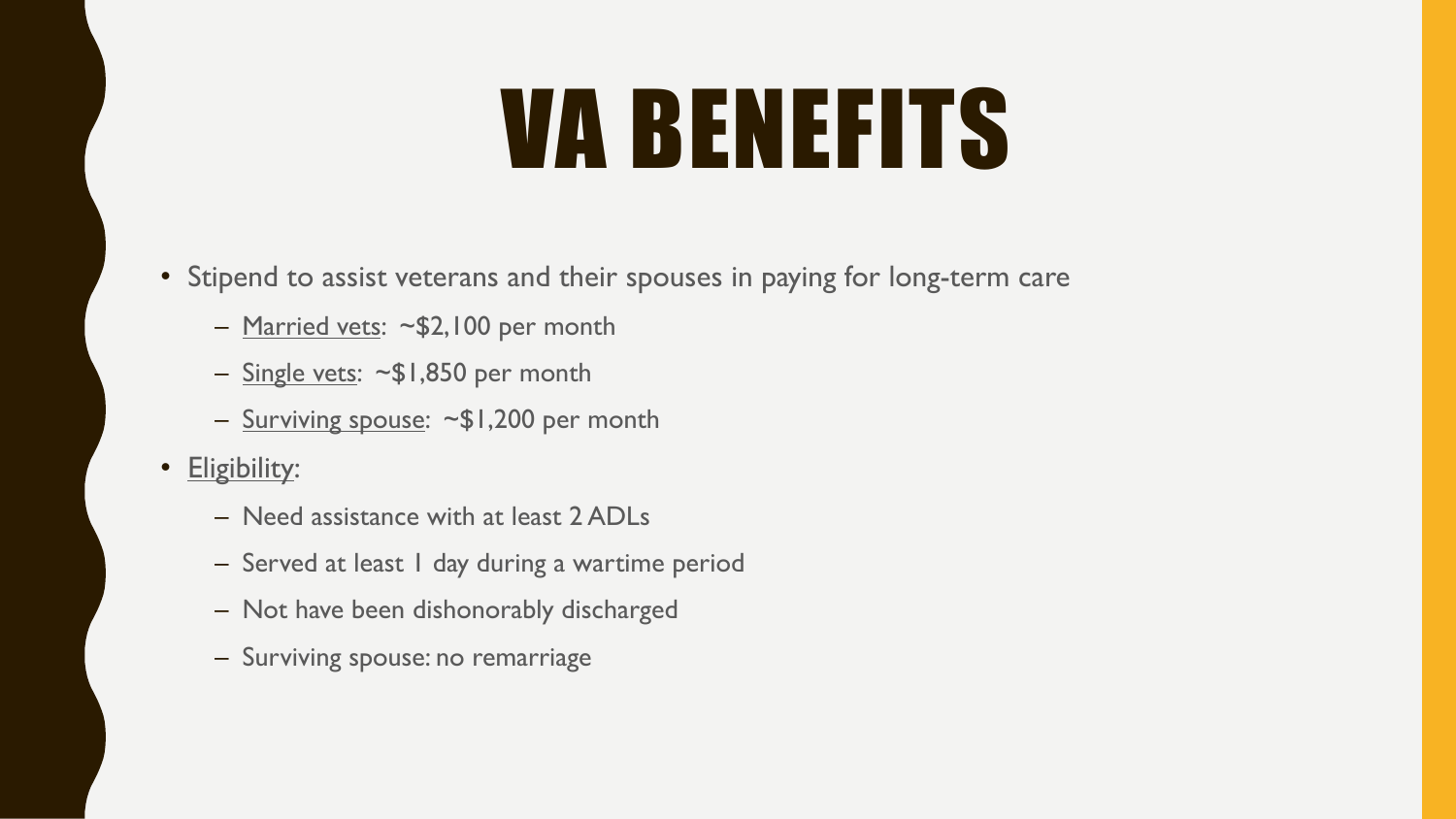#### VA BENEFITS

#### • Eligibility, cont.:

- Served at least 1 day during a wartime period
	- WWI:  $4/6/1917 11/11/1918$
	- WWII: 12/7/1941 12/31/1946
	- Korea: 6/27/1950 1/31/1955
	- Vietnam:  $2/28/1961 5/7/1975$  (if service in Vietnam country);  $8/5/1964 5/7/1975$  (all others)
	- Persian Gulf: 8/2/1990 TBD
- Expenses greater than income
- Can keep about \$30,000 in assets, not including home